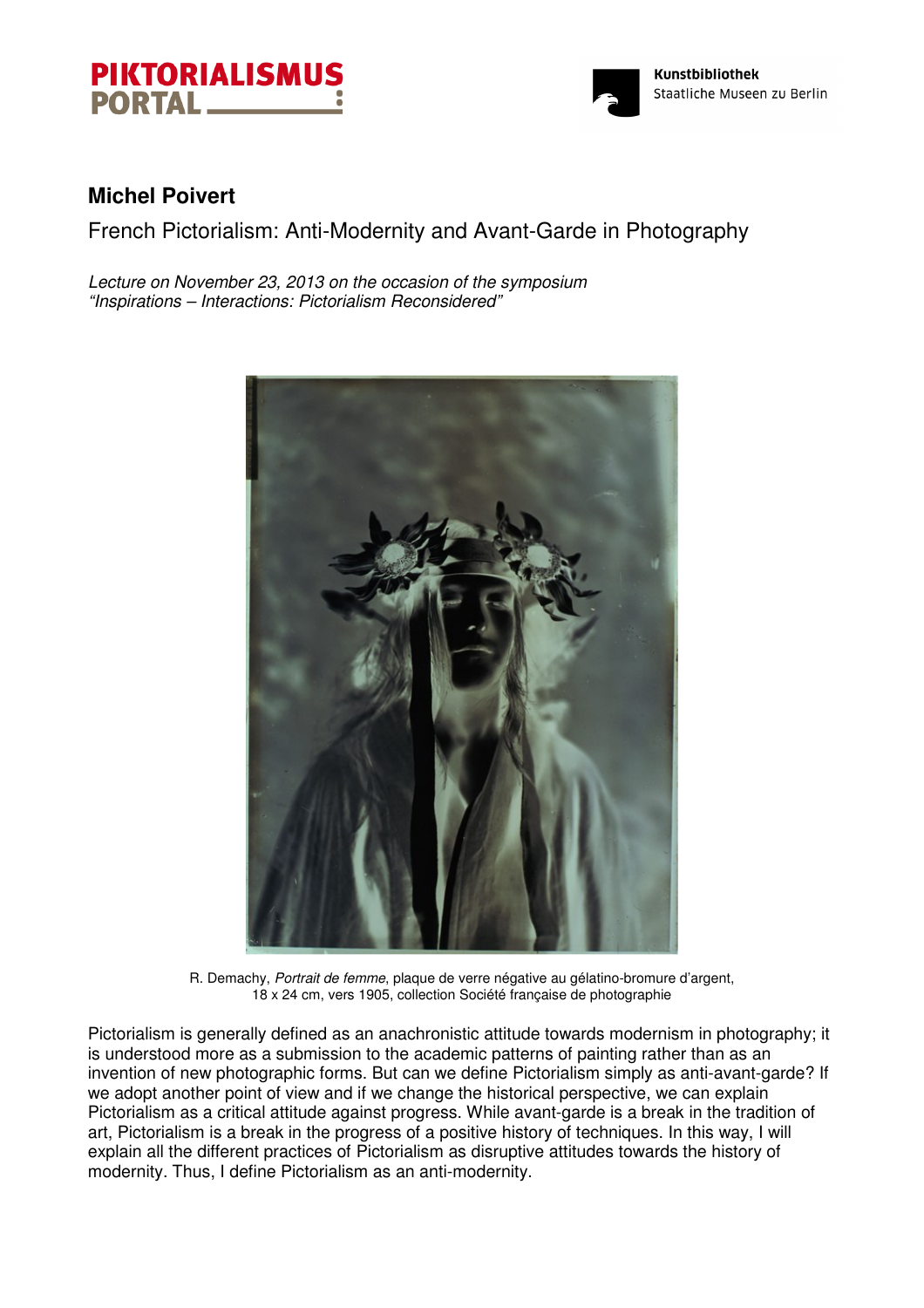### **Michel Foucault and Pictorialism: The androgynous image**

In his only text dedicated to the relationship between painting and photography, dated 1975, Michel Foucault gives us a very new and interesting explanation of what is Pictorialism. In contradiction to sociological and linguistic interpretations of photography (notably Pierre Bourdieu's and Roland Barthes' ideas), Foucault defines artistic photography as an abnormal phenomenon and uses the sexual metaphor of the "*image androgyne*" in order to characterize a hybrid aesthetic. During the nineteenth century until Pictorialism, Foucault underlines a filiation of a hybrid photography, citing Julia Margaret Cameron for example. For Foucault, the end of this kind of game with images dates from the birth of modern art. The responsibility for the death of Pictorialism beyond androgynous images comes from the "puritan codes of art" (read: modern art).

The sexuality of the image and Foucault's interpretation of the "*androgyne*" as opposite to "puritan" needs to be put in the context of his interest in the social disciplines; in fact, Pictorialism as an androgynous art is described as in opposition to moral discipline. This interpretation is very different and opposite from Roland Barthes' analysis of Pictorialism a few years later in "La chambre claire": more traditionally, Barthes condemns Pictorialism as a mistake. His judgment is only aesthetic in a modernist and artistic sense.

Without doubt, Foucault is interested in a politicization of Pictorialism and in the whole tradition of images and their circulation in society. Artistic evaluation is a very secondary question to him. I subscribe to this conception in order to explain Pictorialism as a reaction to progress more than as a reaction to modern art, as it was a break with modernism within the discipline of photography – a break from the perfection of the lens, the mechanical result of the print, the respect of the negative – and described instead the attitudes of Pictorialism as so many anti-disciplines. Pictorialism, understood as an anti-modernity, as an anachronistic trend in the history of photography, is probably more interesting now than a concept of Pictorialism opposed to the avant-garde.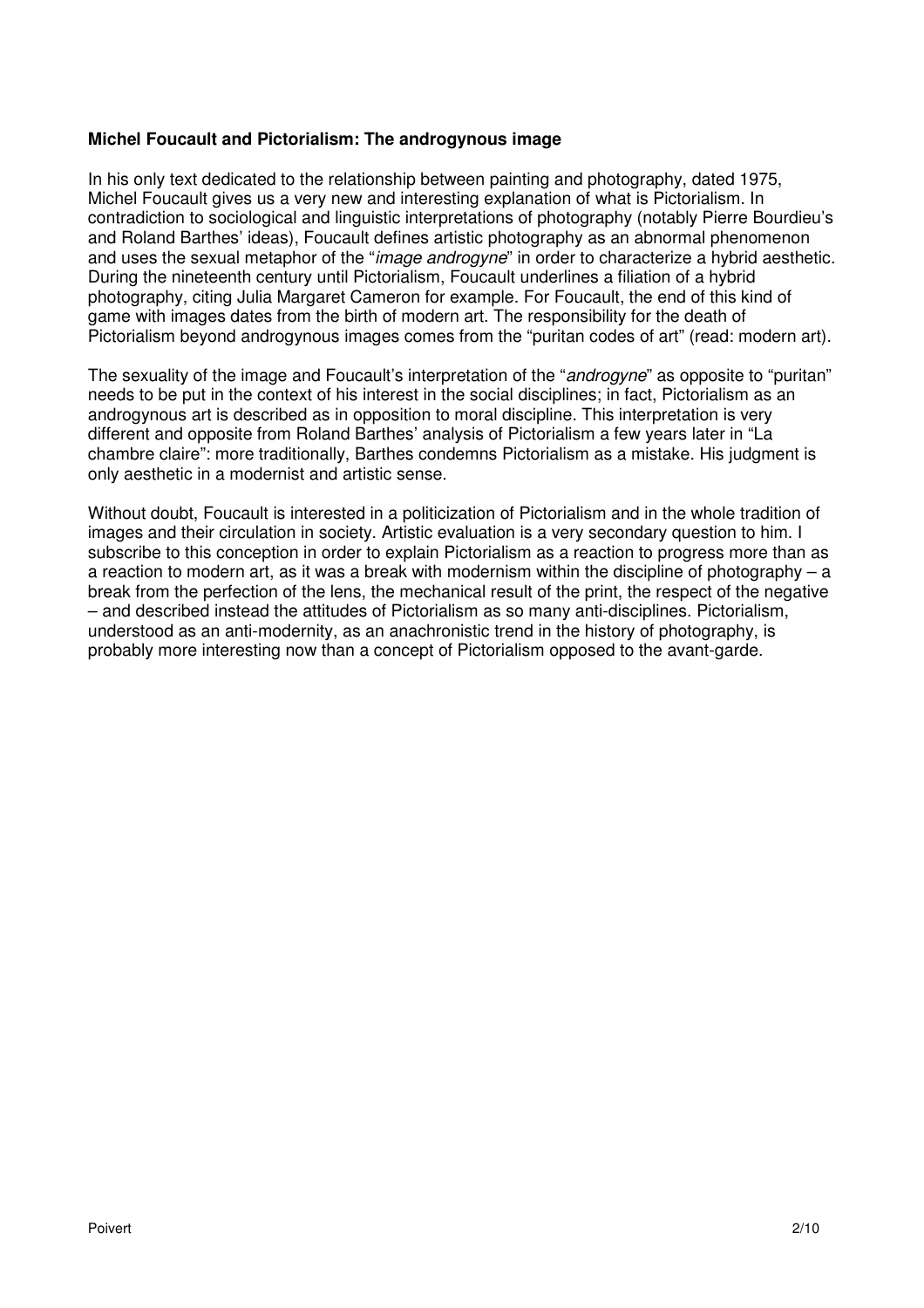#### **Optical disease: Artistic lens versus scientific technique**



Constant Puyo, Portrait de fillette, téléobjectif anachromatique, tirage au gélatino-bromure d'argent, 18 x 12.5 cm (image), vers 1905, collection Société française de photographie

During the last years of the nineteenth century, progress in optical lenses allowed reality to be registered with accurate definition. Technological solutions were based on the correction of optical aberrations, among these the aberration of sphericity, the aberration of refrangibility, and the aberration of chromaticity were important. Now accuracy, precision, and clearness beyond the natural capacity of human vision were obtainable. These corrected lenses were what scientists needed but were not what artists were looking for. The most famous attitude against optical inaccuracy came from England with Emerson's naturalistic theory, as he rejected the "blurry school." The French Pictorialists were very interested in the battle between net and flou, between clarity and blurriness or vagueness, but beyond polemics they gave a technological response to the scientific vision with the well known "optiques d'artistes."

Robert Demachy and Constant Puyo asked opticians to produce some specific lenses. These artistic lenses were not just archaic, simple, and so-called bad instruments; they were calculated to preserve specific aberrations. Some aberrations were necessary for artists to be able to obtain certain effects in landscapes or portraits, for example. It was a kind of science of aberrations, a catalogue of interesting mistakes.

One might describe the Pictorialist attitude towards optical techniques as an invention of a pathological vision or a kind of optical disease. The vision they needed for creation was neither a naturalistic one (an equivalent to the eye's perception) nor a scientific one, but was a selection of optical deficiencies, such as nearsightedness (myopia) or farsightedness (presbyopia). Artistic lenses produced for Pictorialist photographers helped define an aesthetic of sick sight.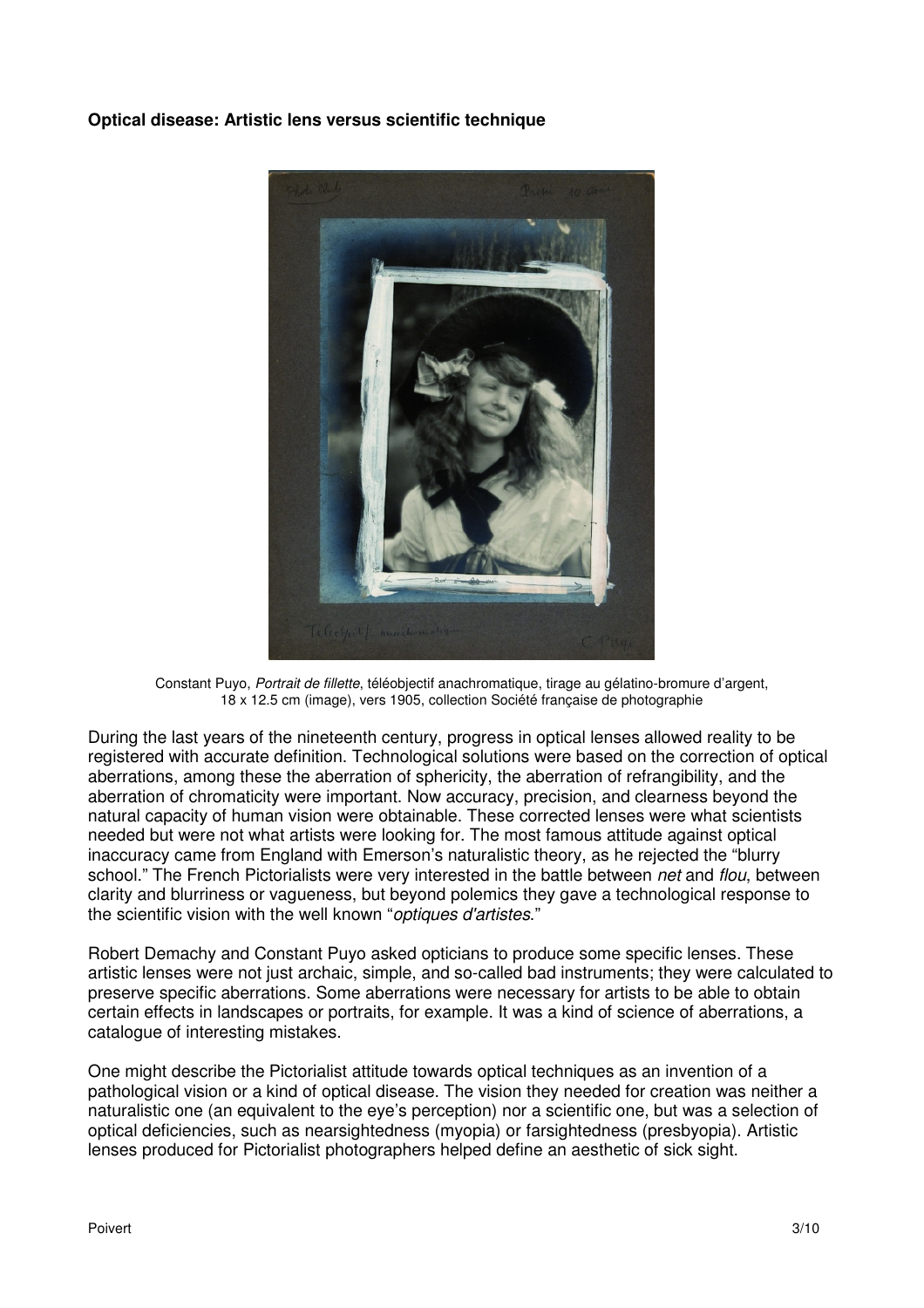If we agree with this interpretation, we can conclude that modern photography, with its corrected lenses, like glasses on the nose of a myopic person, is a normative system of vision against which Pictorialists built an alternative system.



## **Instantaneity versus staged photography (the performed image)**

Robert Demachy, Behind the scenes, vers 1897, collection Société française de photographie

The staged aspects of Pictorialism have been critics' main target. Modernist opinion considered staged photography archaic, praising instead the snapshot. Immobility seems to be a regression compared to the suspension of movement in a snapshot. Pictorialist taste for staged photography was nevertheless an aesthetic choice rather than a technical limitation. This choice came from an artistic tradition forgotten by modern art but very well known during the nineteenth century: the tradition of tableau vivant (living painting), which was understood as a paradigm for Pictorialism; therefore, Pictorialism's model relied less on painting than on theater.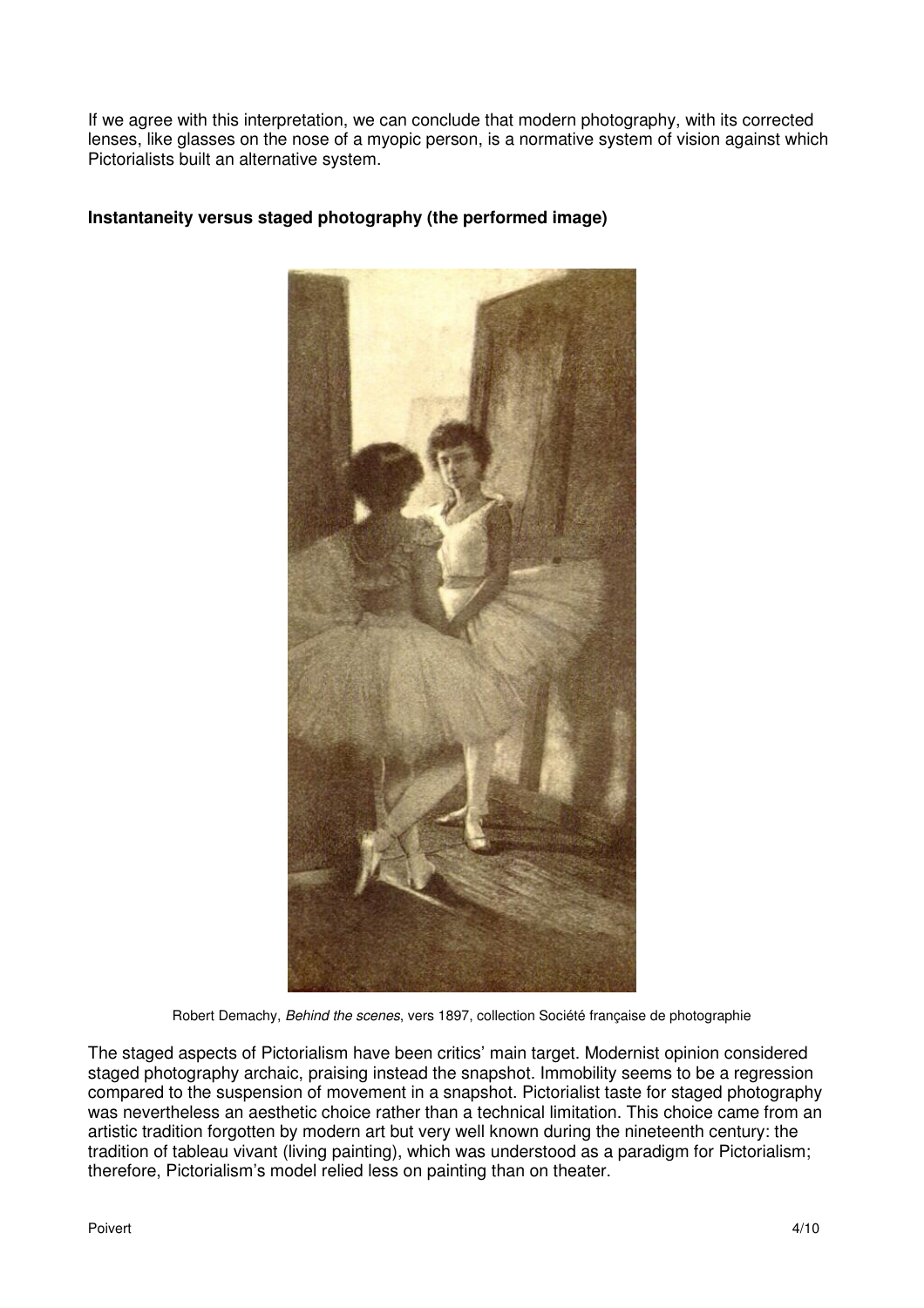Tableaux vivants were a kind of spectacle in interaction with photography. The Comtesse of Castiglione was one of the very famous artists involved in both arts, as was Comte Olympe Aguado, who created the extraordinary composition titled *admiration!*, a parodic scenography of the habits of Emperor Napoléon III. At the end of the nineteenth century, Pictorialist photographers continued this tradition, which was an aristocratic hobby as well as a popular theater in the music hall.

Artificiality, theatricality in the context of the tableau vivant style of art is obviously not an impossibility of movement but a language itself. This art consists of a reconstitution of a famous painting or a famous sculpture; it is a specific cultural practice. Pictorialism continued this tradition not only by reproducing tableaux vivants, but also by including the principle of theatricality. The models are not posing; on the contrary, they are performing (as actors). In my opinion, the main aesthetic subject that modern art condemns in Pictorialism is the issue of performed photography, which is not exactly staged photography.

Accused of being merely a photographic imitation of painting, Pictorialism was in fact closer to theater – not of course the naturalistic kind of theater promoted by Zola, who was known as a photographer as well as a writer, but rather theater based on pantomime, the kind of theater in which we find the aesthetic of the tableau vivant: anti-naturalistic, artificial in its forms, where actors are similar to puppets. Pictorialism is not so different from the theories of the avant-garde theater promoted by English actor and theater theorist Edward Gordon Craig. His conception of the actor as a "Über-marionette" influenced many Russian authors like Meyerhold and Piscator. Ironically, Craig was the son of the famous Victorian actress Ellen Terry, a model for Julia Margaret Cameron, which is perhaps the reason why he defined modern theater as a new kind of tableau vivant.

That said, staged photography in Pictorialism surely had more in common with society-life culture than with constructivist theater, but we have to understand above all the aesthetic of immobility as an anti-naturalistic attitude rather than as an imitation of painting or an archaism. Moreover, the naturalistic style is above all the common conception of art, in photography as well as in theater; the naturalistic style seems to be based on life itself. This is why theatricality in art cannot be accepted: it is closer to the idea of death (still life) than to the idea of life.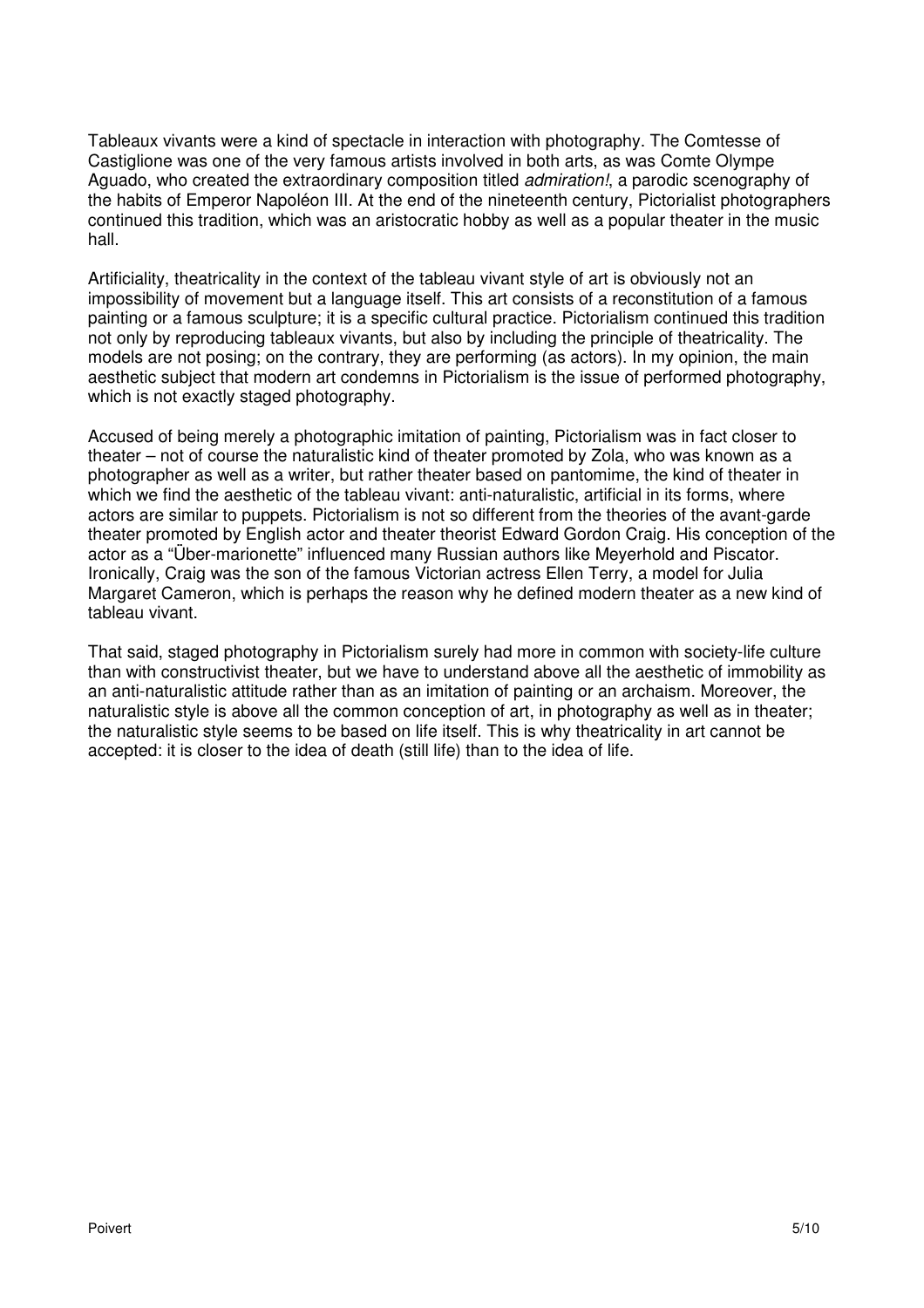## **Materiality and printing: Hybridity**



Robert Demachy – Constant Puyo Les procédés d'art en photographie. Photo-Club de Paris, 1906. In-quarto (28 x 22.5 cm)

First and foremost, it is Pictorialist printing methods that defines the aesthetic of this artistic movement. At first glance, a Pictorialist photograph is recognizable by its physical appearance: it looks like an engraving or a drawing. The hybridity of the process comes from the use of pigment techniques. In France, Demachy and Puyo called it "les procédés d'art." The famous gum bichromate is radically different from the gelatin silver bromide process. Gum bichromate was discovered by Alphonse Poitevin for his research on unaltered processes and the question of printing around 1840, so by 1900 it seemed a very old technique and surely not a process for snapshot practice. More than an archaic and anachronistic process, pigmentary printing was so different in its appearance compared to the very precise surface of a silver print that it could not be associated with modern photography at the time.

While a snapshot requires the clarity and brilliance of silver printing, Pictorialist images in contrast require a materialization of their surface. The refusal of transparency is a refusal of modern reality. The aesthetic of the effect of the surface is also an iconographic issue, one linked to the effects of atmosphere, fog, mist, smoke, and so on. Let me underscore this aspect: the unity of iconography and technique led to an aesthetic of opacity, which is radically different and opposed to transparency as the sign of modernity.

But actually the most anti-modern aspect of Pictorialist printing processes was obviously its hybridity: resembling a drawing, a picture (print) creates confusion for the identity of the arts. Remember Foucault's "androgynous image": this confusion of gender is opposed to a definition of modernism as an aesthetic of the specificity of an artistic practice or medium.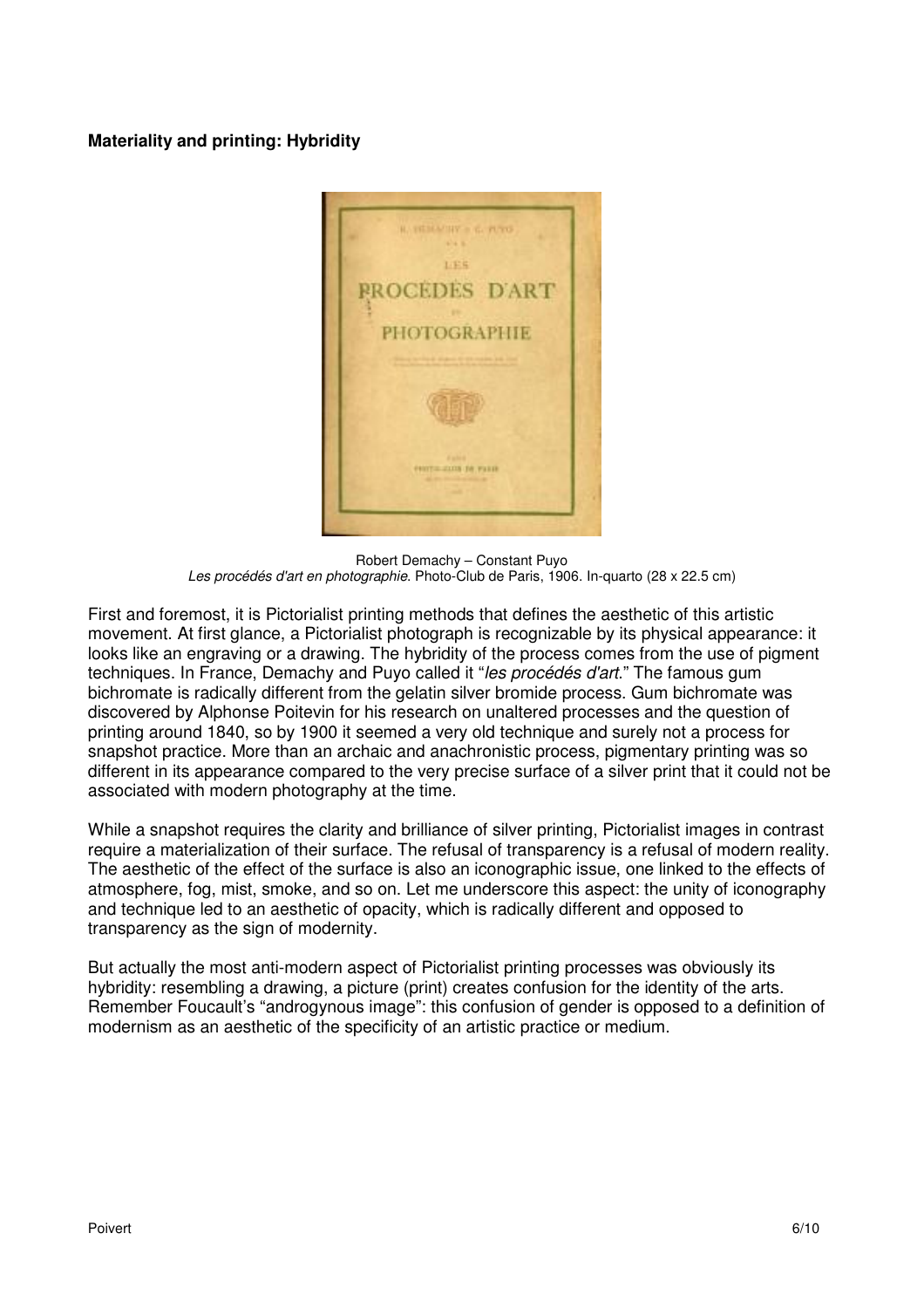# **Playing with the negative: Impure photography**



Robert Demachy, Portrait de femme retouchée, négatif sur verre au gélatino-bromure d'argent, 24 x 18 cm, vers 1905, collection Société française de photographie

The famous polemic between Robert Demachy and English photographer Frederick Evans in 1902 concerns the moral issue of purity in photography. Evans could not accept Demachy's (and Frank Eugene's) most radical technique: scratching of the negative plate. In his theory of scratching, Demachy compares photography to engraving, supporting the idea of sacrificing the details in an image. Such an interpretation of the negative, combined with the use of artistic lenses and gum processes, produced an image without relation to reality.

Evans could not accept this freedom Demachy claimed. To him, the negative was to be respected as something sacred. The issue of purity and the definition of "pure photography" was recycled by Stieglitz as a sign of modernity, even if at first it was more a question of morality than a question of aesthetics. During this period, the opposite of pure photography was called Pictorialism; now, however, one can name the opposite of pure photography impure photography.

Pictorialism, divided into pure photography and impure photography, engages issues of both morality and aesthetics. Thus, one cannot accept the conception of Pictorialism as anti-avantgarde unless one agrees that the avant-garde embodies the ideology of purity!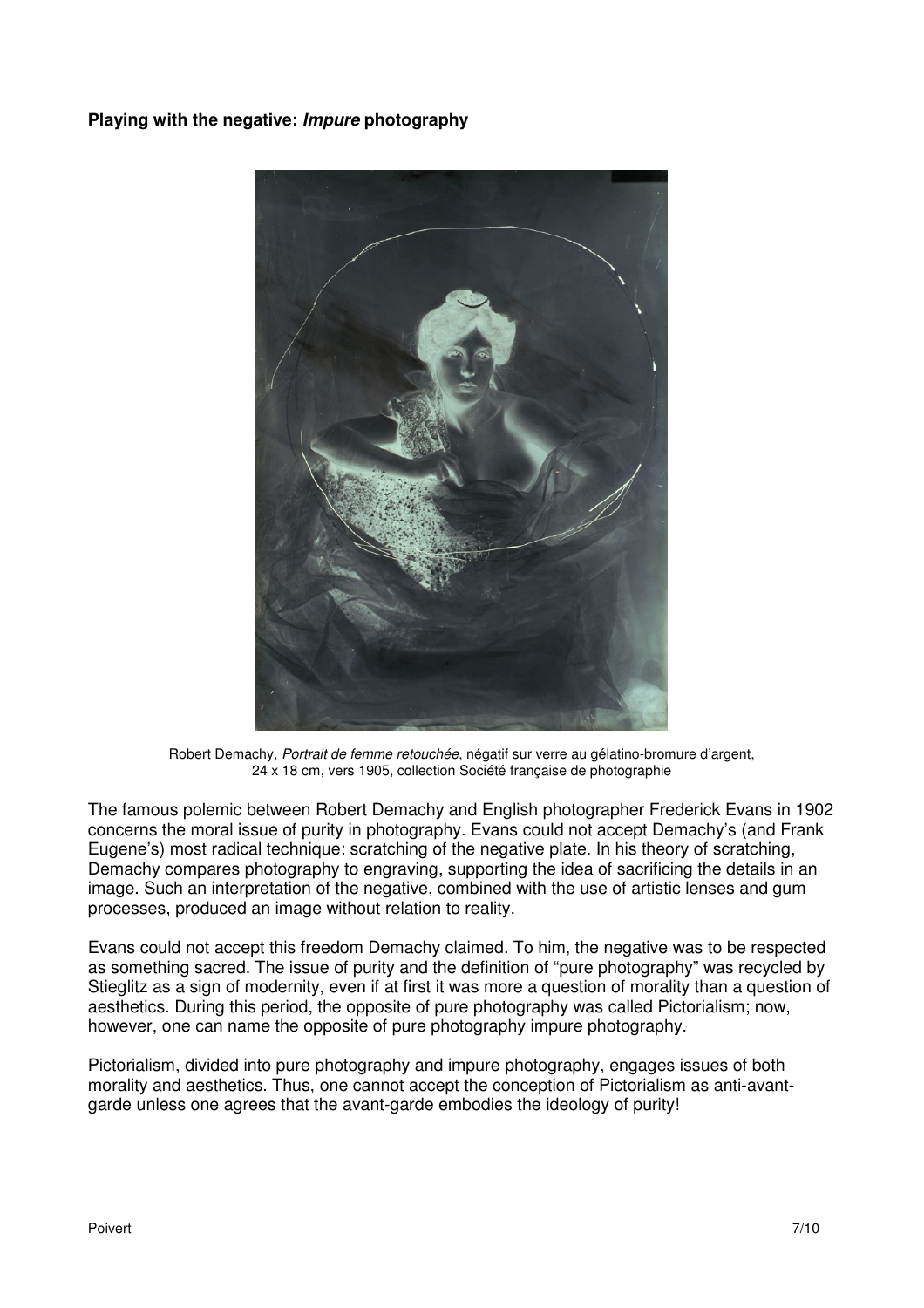### **Iconography and the present day**



Robert Demachy, Speed, photogravure, Camera Work, No 7, 1904

Repeatedly we have noticed that anachronism was one of the main challenges facing French Pictorialism. It took up particular iconography based on classical genres such as the portrait, the landscape, the nude, but perhaps based even more on sentimentalism and the picturesque. Even if we find a symbolist iconography in Demachy's work, French Pictorialism generally preferred sentimentality and flatness. Some examples express eroticism in nudes and mystery in facial expressions, but one must admit that French Pictorialism preferred elegance over eccentricity.

Nevertheless Demachy took up modern subjects such as Vitesse (speed) and La foule (the crowd), but compared to the iconography of the modern city and architecture promoted by Stieglitz, around 1910, French iconography seemed to be more or less obsolete. Yet we should underscore the fact that French photographers very often asserted the argument that the subject was nothing, the interpretation everything.

Indifferent to the present day, Pictorialists' efforts consisted in the transformation of sight. Devoted to an art based on impurity, hybridity, optical aberration, and theatricality, the modern city, the acceleration of time and futurist conceptions of the world did not interest French Pictorialist photographers. This indifference toward current events was in fact not very different from the attitudes of the Cubist painters! Looking at Braque and Picasso's iconography, one can observe that they, too, respected traditional themes – still life, portrait, landscape – and that artistic invention emerged out of the concept of new ideas of space.

But it is also a question of context. Take for example the publication of a famous picture by Stieglitz, The Hand of Man (1902).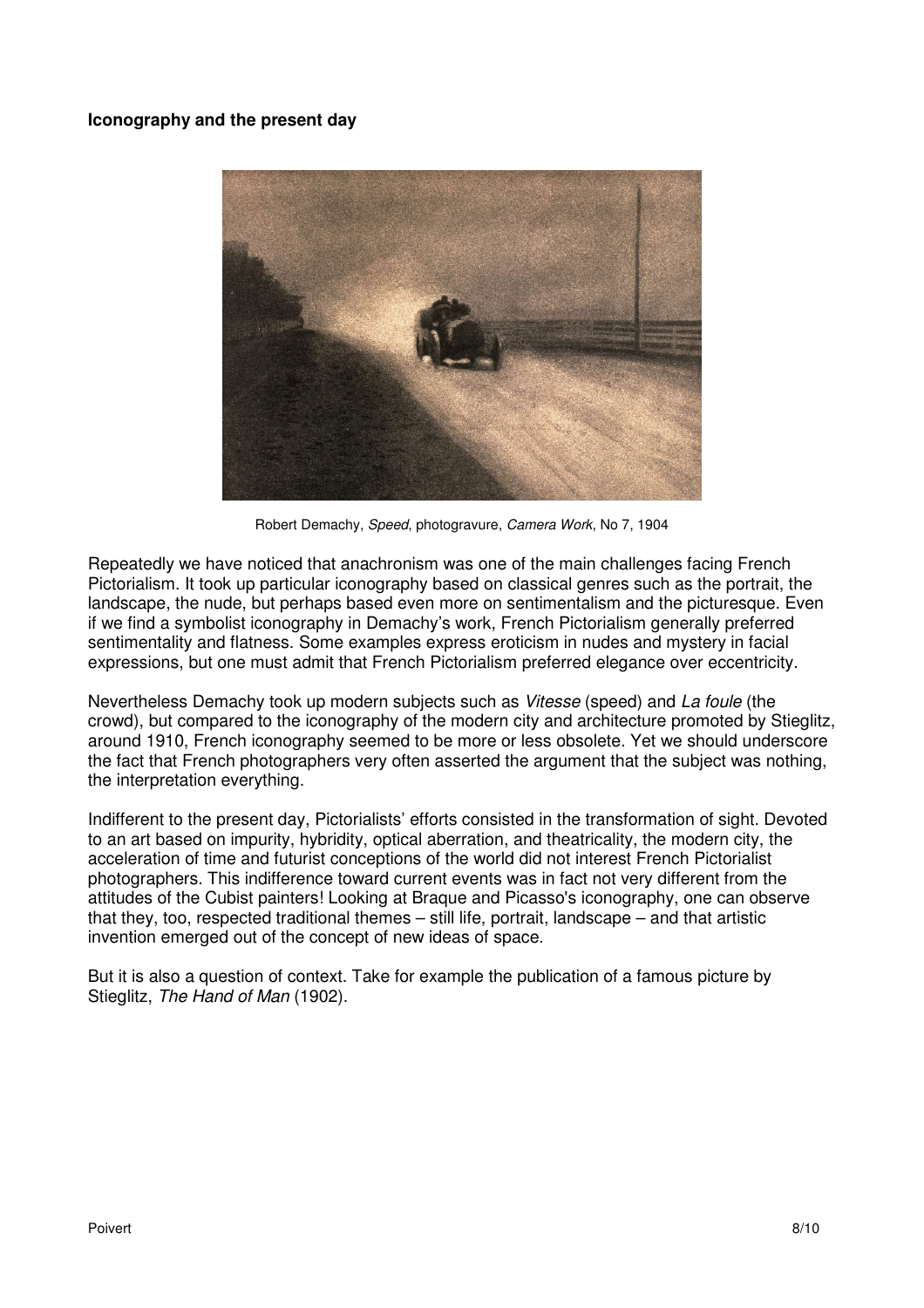# **Conclusion: How did Alfred Stieglitz treat Pictorialist photography?**



Alfred Stieglitz, The Hand of Man (Long Island City, NY), 1902, photogravure, 8 3/4 x 6 5/8 inches (Colby College Museum of Art). Published in Camera Work, No. 1 (January 1903)

In my opinion, the most striking example is Stieglitz's photograph The Hand of Man, published in Camera Work in 1903 and again eight years later in the same magazine (No. 36, 1911). This photograph is a metaphor for the imprint of man on nature. The subject could not be any more classic in its modernism: a steam engine's exit from a station, a common impressionistic motif.

In the first edition in 1903, The Hand of Man was published among Käsebier's non-modernist images. However, in 1911, the same Hand of Man was featured among several other Stieglitz images, in particular the famous Steerage, which depicts the life of a modern city. This difference in contexts changes the Hand of Man from an impressionistic subject into a documentary approach to a world more closely aligned with an avant-garde attitude.

However, Stieglitz originally published this photograph in 1903. His initial insistence on the overloaded atmosphere, on a landscape rendered illegible by smoke, gave way in 1911 to a clearer treatment that reveals the reflected graphic set of rails. While both images display the same compositional centering, the lines of the second image suggest a dynamic continuation of movement, whereas the first image's composition is tightly contained within the bounds of the frame.

During the 1910s, Stieglitz's choice relied more on another operation that was not directly bound to iconography: it was a matter of emptying the atmosphere of what formally indicated it, of clearing up the contents of the image, emptying it in the physical sense of the term. This atmospheric dematerialization inevitably confers another function on the borders of an image: rather than contain the air, the frame decisively cuts the pure totality of the scene and implies an outside not represented within the confines of the image.

Thus, he proposes a kind of purification of the image in order to submit photography to reality as well as to modern art.